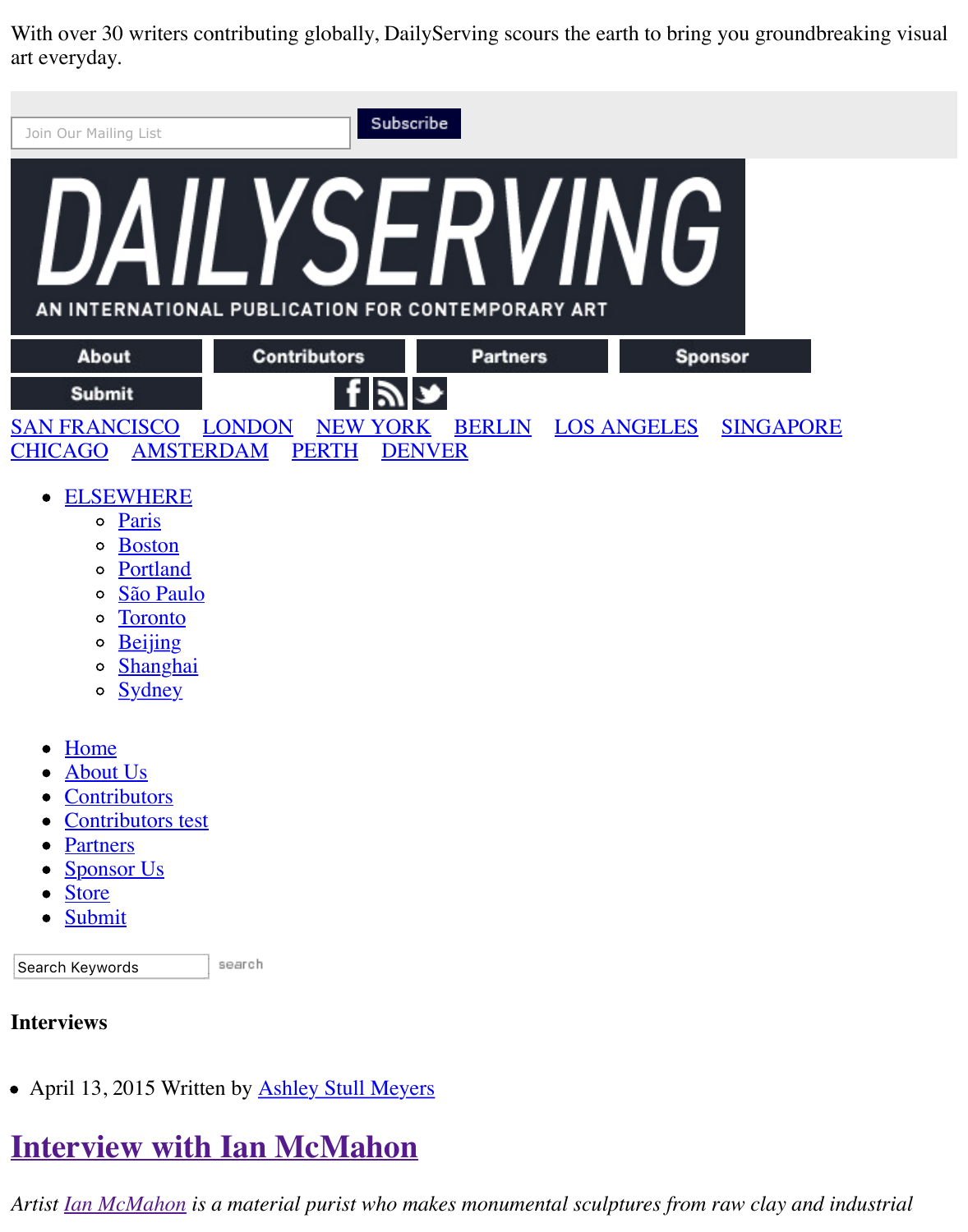*plaster. The resulting works are contradictory in impression—domineering but fragile, familiar while avoiding redundancy. In his most recent exhibitions he has introduced an element of controversy for anyone who has ever engaged with the tedium of delicate materials—the work is made to be broken.*



Ian McMahon. *Cascade*, 2014; freestanding cast plaster, used pallets; 40 x 6 x 21 ft. (each side).

**Ashley Stull Meyers**: Let's talk about the scale of your work. How long have you been making monumental sculpture? Does that impulse predate your current circumstances or was it born from it?

**Ian McMahon:** I've been making large work since I was a student. For a while, all the work I made was very specifically dictated by the amount of studio space I had. I was frustrated by that and the fact that there is already such regimented labor in making ceramics. I was getting results that were really boring, and if there's no potency, there's no conversation.

I started spending a lot of time rethinking all the projects I hadn't made for various reasons—like scale or uncertainty about the materials. I chose to tackle the strange idea of how to suspend raw, unfired clay. At first I wasn't sure how to build an armature that would support that much weight or ambiguous form. I had a real *ah-ha!* moment once I got the hang of the mold. The result was an outcome I couldn't have predicted, and it resonated to me and fortified my drive to build installations. Shortly after graduation, a group of collaborators and I were offered a site-specific opportunity in Portland where I ended up with *Arena*.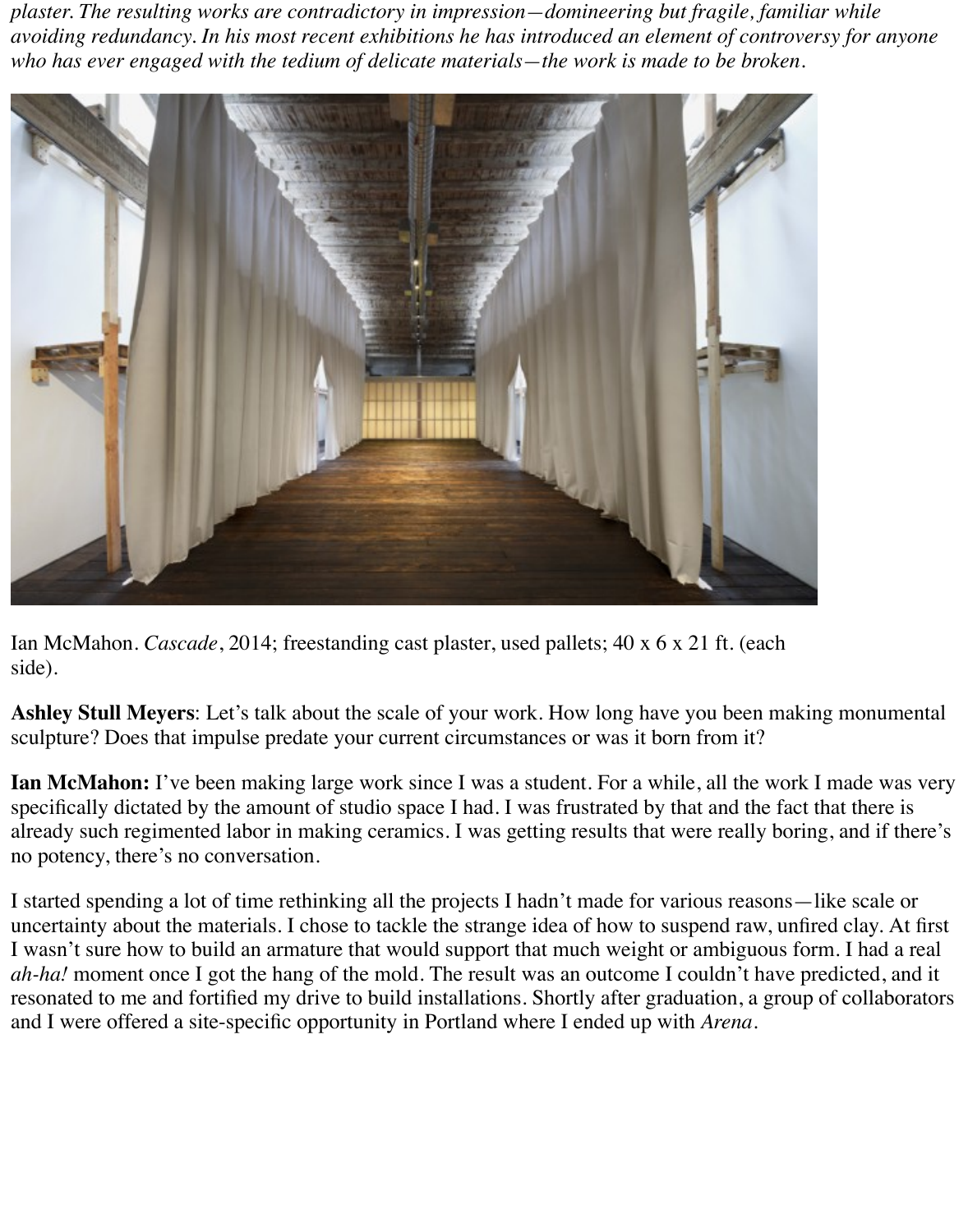

Ian McMahon. *Arena*, 2006; unfired clay, wood, hardware cloth, drywall; 115 ft. x 30 in. x 16 in.

**ASM:** *Arena* seems determined to coerce a viewer into making some big decisions about his or her relationship to it and the room. It's intimidating. How did you hope to see people function around it? Can you speak about the politics of boundary making?

**IM:** With *Arena* I was thinking about a room within a room and how to achieve that without building walls. I wanted to capture that feeling in presence instead of literal form. In our proposal, my collaborators and I had written about the seductiveness of raw clay as a finished product and how we hoped to marry that concept to architecture. It was interesting to work in the courtyard of a school.

The idea of sight line became important. If you cut down a specific plane of vision—in this case, at head height—it really changes the way a person moves. It was confrontational; you couldn't walk through it. You could walk around or walk under, but either way you had 12,000 pounds of clay to contend with.

Once you were "inside" the structure, you felt you had a space to yourself, which is memorable considering it was a busy public area. The material also behaved in a way that created a sound barrier because it was so dense. There was a mezzanine that allowed watching from above. I learned a lot about human behavior during that exhibition.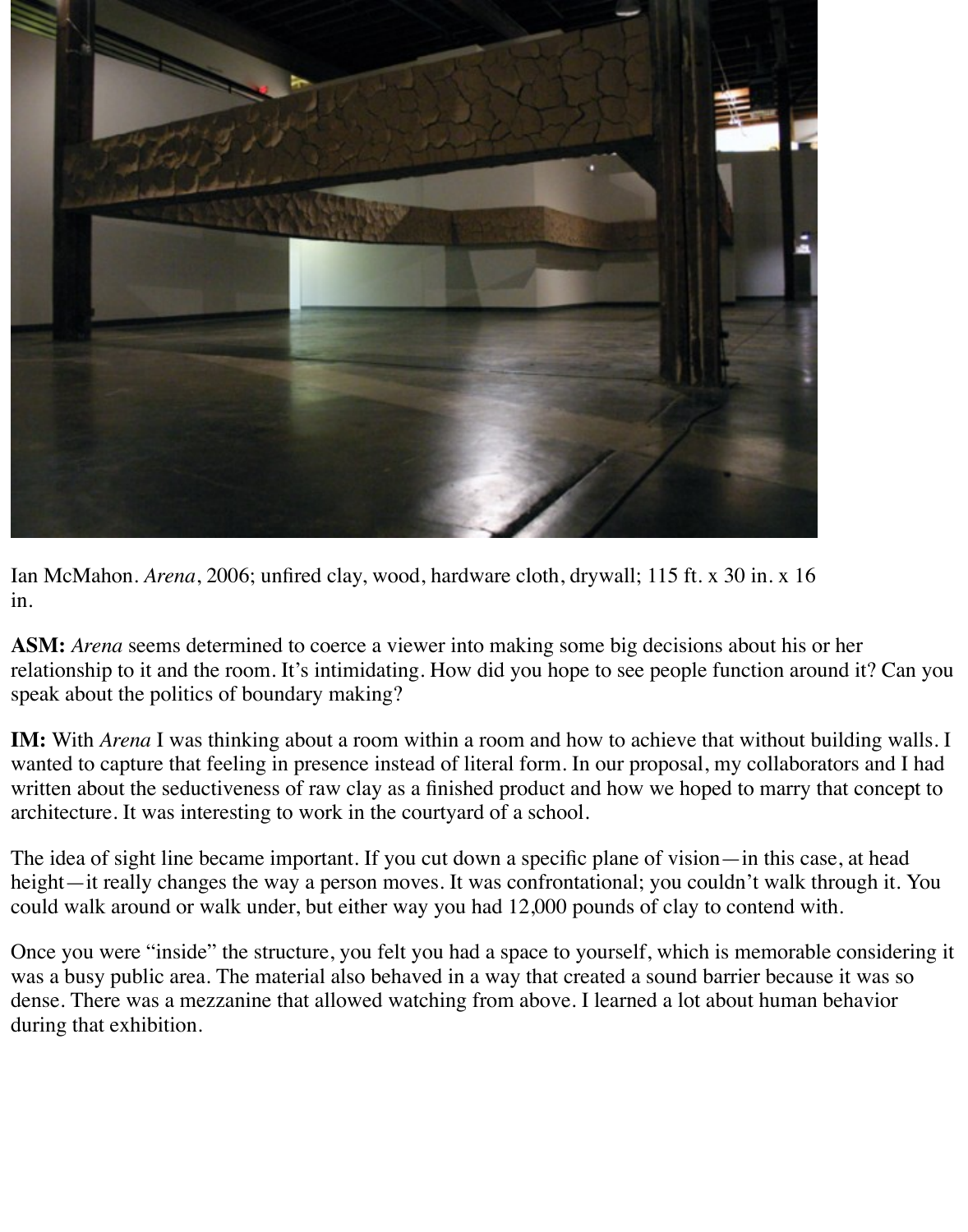

Ian McMahon. *Double Hull*, 2012; mixed media; 9 x 16 x 6 ft.

**ASM:** What sorts of spaces attract you most? Is that attraction more about architecture or social context?

**IM:** Both are interesting. I'm interested in how I can alter the intended use of a space and the structural nuances I encounter as I'm trying to do that. I recently made a work for Suyama Space in Seattle, and as an architecture firm, the particular language that's already projected onto it was a challenge. I liked trying to interrupt that. I think of my work as performative in many ways, and that's a catalyst for a lot of technical decisions.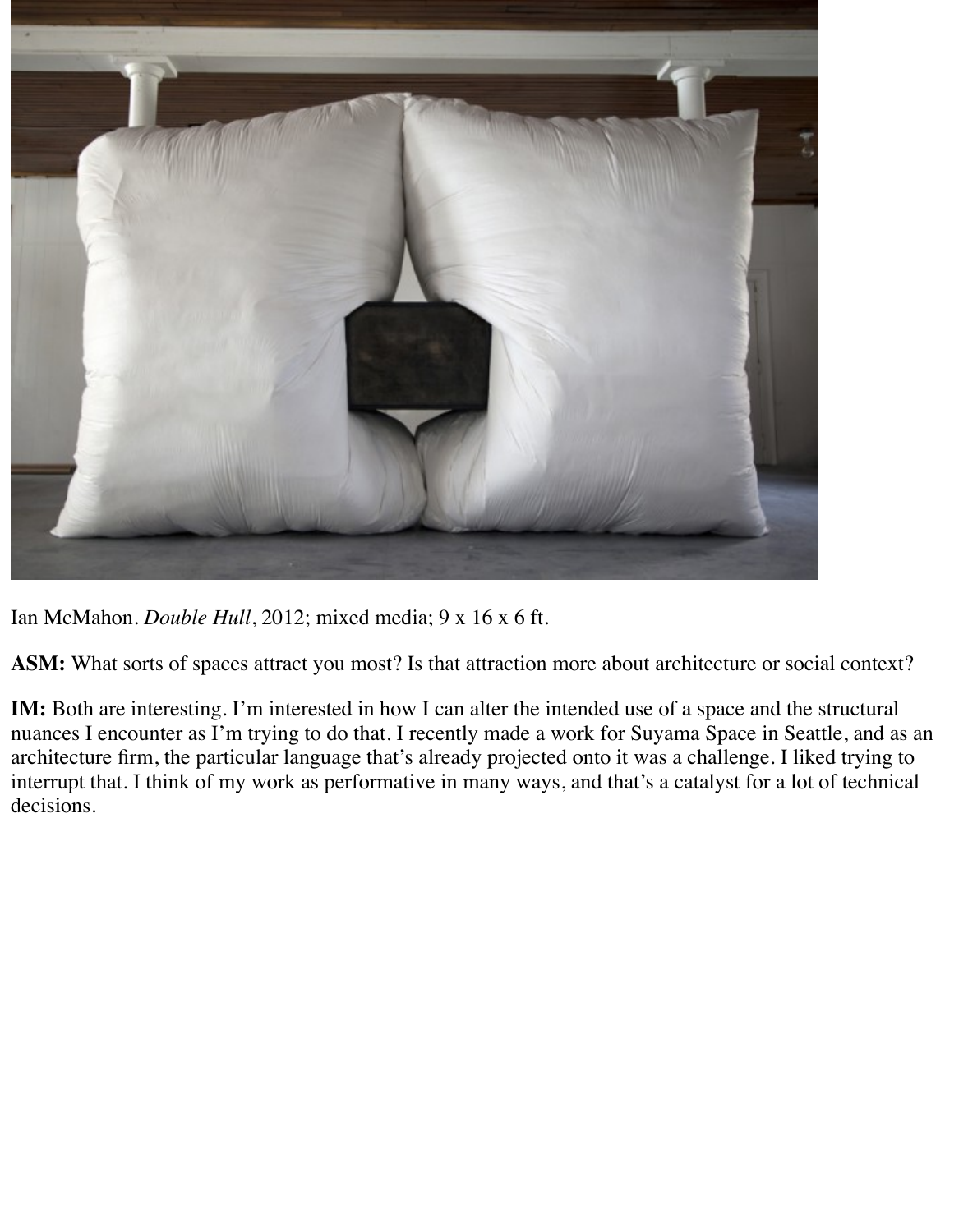

Ian McMahon. *Momentary Repetition*, 2014; freestanding cast plaster, steel; 30 x 15 x 17 ft.

**ASM:** Speaking of technical decisions, there's a level of pragmatism that has to be involved in both the making and transporting of these sculptures. It has me wondering about a closing-night performance where you shattered the plaster curtain you had created as part of the exhibition. Was this a practical gesture regarding your inability to properly store it? Or was it part of a conceptual tension—making something for the purpose of being destroyed?

**IM:** The curtain is part of my most recent vein of work that's concerned with temporality. The sculptures are based just as much on destruction as construction. I like that the work lingers between two distinct performative actions. The way I was building them, I hoped to give clues that they couldn't have been built anywhere else and that they wouldn't exist forever. I wanted it to be clear that the only way they would leave was in pieces.

Some of the de-installations are laborious and some are almost instantaneous. At first I was just filming the destructions for myself with no intention of ever showing them. But once I started revisiting the footage, one work in particular—*Double Hull*—revealed so much within two seconds of crumble that I realized there is a lot conceptually embedded in that moment. From there, I made a curtain specifically with the idea of materiality as performance.

**ASM**: What do curtains hold for you? Is it a commentary on public/private space? Is it a pun about theater, or death?

**IM:** I've always been drawn to the form, and when I started to think about the performativity of ephemera it obviously worked. A curtain is fantastic because it has a front and a back. You have two demarcated areas of a stage—one for setup and one for presentation. The back is the materiality in all its glory, while the front is giving the illusion of a referential object. From behind you can clearly see the drips, cracks, and footprints.